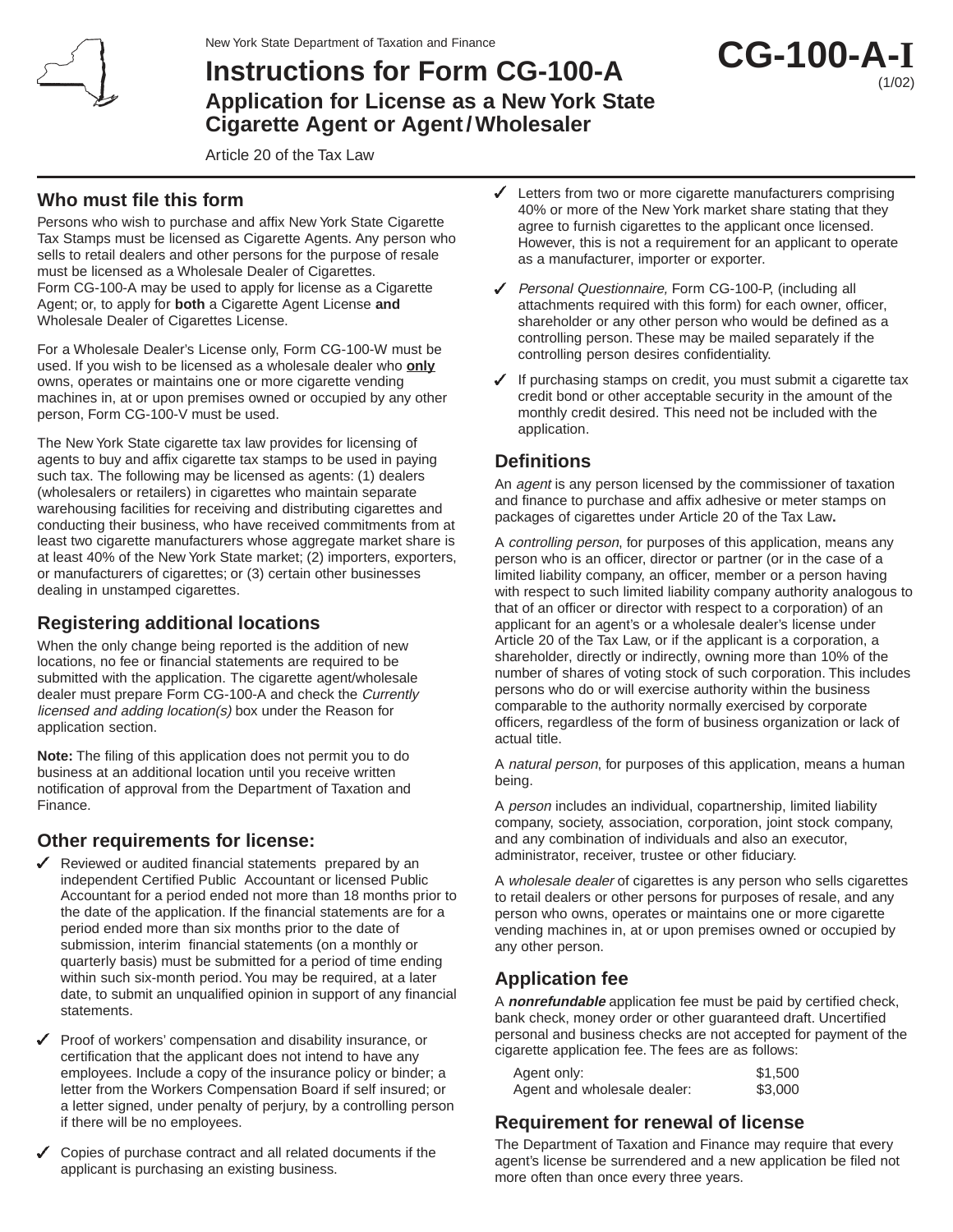#### **Reduced fees for certain renewals**

If the application fee has been paid during the preceding twelve months by an agent, the application fee for its new agent's license will be \$1,000. If an agent also needs a wholesaler's license and the wholesaler's application fee has been paid during the preceding twelve months, the application fee for the new wholesaler's license will be \$1,000.

#### **Agent/wholesaler**

An applicant for an agent's license who is also a wholesale dealer must also have a cigarette wholesale dealer's license. This form is to be used if an agent applicant is simultaneously applying for a wholesale dealer's license. (For a wholesale dealer's license only, or to add a wholesale dealer's license to an existing agent's license, submit application Form CG-100-W.)

An agent or wholesale dealer's license covers all locations listed on the application. **Each location must maintain separate books and records for cigarettes. Specifically, there must be separate cigarette purchase, sales and inventory records for each location.**

If you cease cigarette activities at any location, you are required to notify the Department of Taxation and Finance within ten (10) days.

### **Agent for the City of New York**

A license issued based on this application does **not** authorize you to affix cigarette tax stamps for the City of New York. If you wish to stamp cigarettes for sale in the City of New York, you must, in addition to being licensed by the state, be appointed an agent by the City of New York Finance Administration. Contact the City of New York Taxpayer Assistance Unit at (718) 935-6000 or (718) 935-9500.

#### **Transfer of license**

A license as a cigarette tax agent or wholesale dealer is not assignable. That is, such license shall not be transferred to any person. In addition to any other meaning, a license shall be deemed assigned if any change in partnership interest has occurred or if shares of stock of a corporate agent are acquired by any person such that the person owns, directly or indirectly, more than 10% of the number of shares of voting stock of such corporation (25% or more in the case of an entity who has four or fewer shareholders). Except as provided herein, an assignment of a license is invalid and shall immediately result in the cancellation of such license.

However, if the transfer of the license is by way of bequest or inheritance from a decedent directly to:

- (i) the spouse or an ancestor of the decedent;
- (ii) a lineal descendant of the decedent, of the decedent's spouse, or of a parent of the decedent; or
- (iii) the spouse of any lineal descendant described in subparagraph (ii),

the license will remain valid for 90 days from the death of the individual. The beneficiary must promptly apply for a new license from the Department of Taxation and Finance.

**Applications for transfer of registration must include applicable fees for your application to be processed.**

#### **Importers, exporters, cigarette manufacturers and other persons**

Importers, exporters, cigarette manufacturers and other persons who are not cigarette wholesalers or retailers, and wish to be licensed agents, must also attach a full description of their cigarette business explaining why they wish to be agents. Accordingly, such importers, exporters, manufacturers or other persons so licensed as an agent may make no sales of cigarettes in New York State other than to a licensed agent.

#### **Item-by-item instructions**

**Item numbers not listed are assumed to be self-explanatory.**

**Item 1(a) -** Enter the exact legal name of your business. The legal name of a corporation is the name that appears on the certificate of incorporation. A limited liability company's legal name is the name that appears on its articles of organization. The legal name of an unincorporated business is the name in which the business owns property or acquires debt. The legal name of a partnership or a limited liability partnership is the name that appears on its partnership agreement. The legal name of a sole proprietorship is the name of the individual owner of the business.

**Item 1(b) -** Enter the trade name, "doing business as" name, or assumed name if different from 1(a). For a corporation, this is the name that appears on the trade name certificate you filed with the New York State Department of State. For an unincorporated business, this is the name filed with the county clerk's office.

**Item 1(c) -** Check all appropriate boxes pertaining to cigarette related activities which you are currently or will be involved in.

**Item 2 -** Enter the physical address of all stamping and/or storage locations and include the telephone numbers for all locations. Attach additional sheets if necessary.

Enter the mailing address(es) where you want to receive information, forms, etc. from the Tax Department. A post office box or representative's address is acceptable.

Give location information such as cross streets or nearest intersecting road.

List the specific location(s) in the building where the cigarette business is to be conducted. (Example: rear of first floor)

**Item 3(b) - Enter your Federal Employer Identification Number** (FEIN). If you do not have one, you are required to obtain one from the Internal Revenue Service (IRS) at 1 800 829-1040. A license will not be issued until an FEIN is obtained.

**Item 3(c) -** If you have any other Federal Employer Identification Number(s), enter such number(s).

**Item 3(d) -** Enter the date you began business in New York State or the date that you expect to begin conducting business in New York State.

**Item 4(a) -** If any of the stamping/storage locations listed in Item 2 are leased, Form CG-100-L, Cigarette Agent/Wholesaler - Lessor Identification, must be completed for each leased location. Copies of the lease or deed, for each location, must be submitted with your application.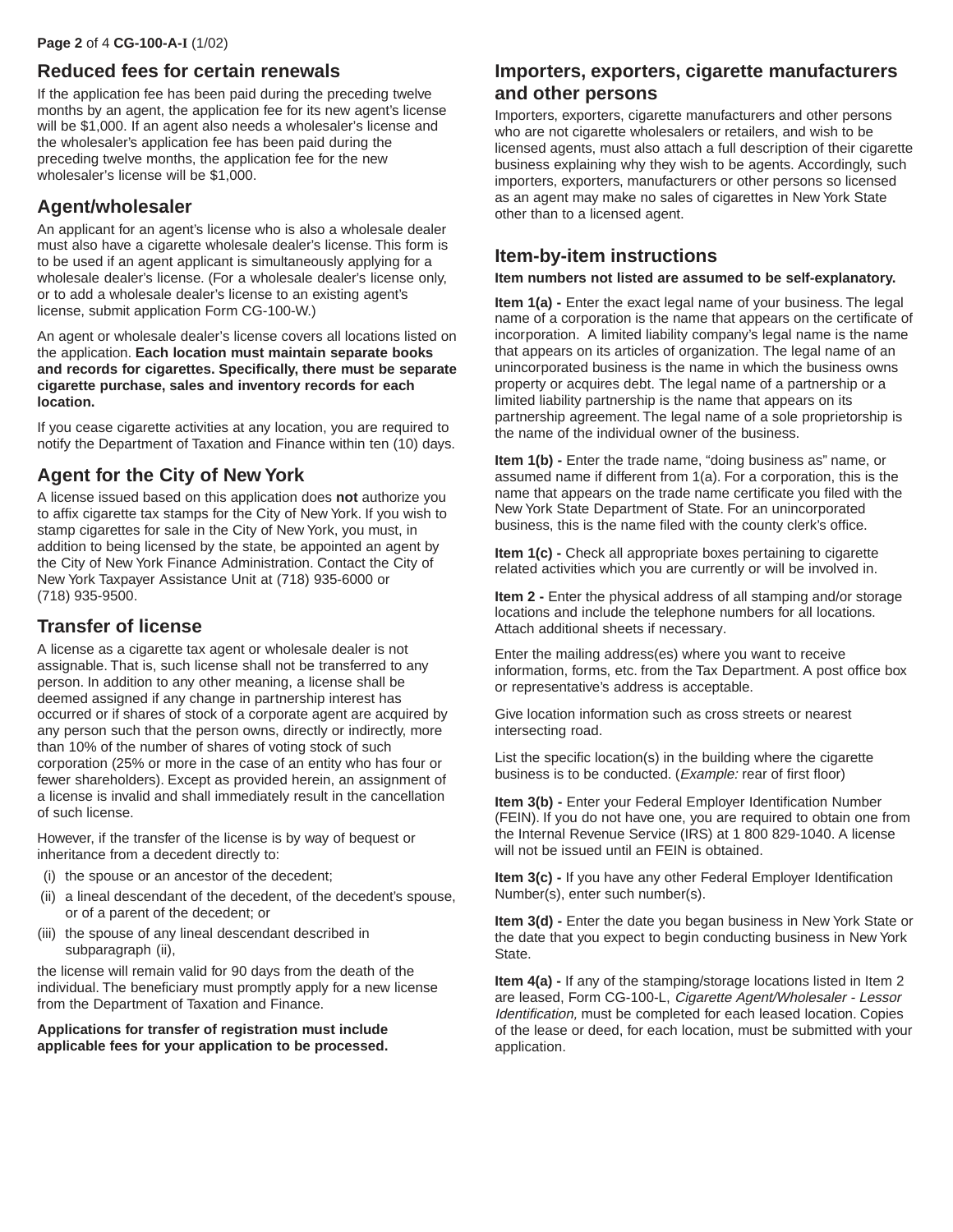**Item 6** - **Complete this item only if the applicant is an individual, a partnership, or an LLC or an LLP that is treated as a partnership under the Internal Revenue Code.** List owner(s), general partner(s), limited partner(s) or controlling persons. Identify general partners as **GP** after their names and limited partners as **LP**. Include all employees responsible for the duties specified under A through G as listed.

#### **You must provide a complete actual home address for each person listed. Do not list the address as c/o applicant.**

If a listed person has dual citizenship, enter both countries.

In the duties (A through  $G$ ) box, circle the letters A through  $G$  as they apply to the duties of the individual who has final authority for the following:

- **A** signing checks on the company's bank account(s)
- **B** signing the business' tax returns
- **C** paying creditors
- **D** making the final decision on which bills are to be paid
- **E** conducting the business' general financial affairs
- **F** filing returns or paying taxes imposed under Article 20 of the Tax Law
- **G** complying with any other requirement of the Tax Law

If the person listed performs duties relating to finances or taxes other than A-G, list the specific duties.

Provide the actual home phone number of each person listed in item 6

#### **Item 7** - **Complete this item only if the applicant is a corporation or an LLC treated as a corporation under the Internal Revenue Code.**

**Item 7(a)** - Foreign and alien corporations must furnish proof that they have filed for authority to conduct business in New York State. Provide a copy of the 1) Application for Authority filed with New York State Secretary of State, and 2) official filing receipt issued by the New York State Secretary of State.

**Item 7(b)** - Enter the corporate headquarters' physical address, or same if as shown in Item 2.

**Item 7(c)** - Enter the required information for shareholders who own or control, directly or indirectly, more than 10% of the voting stock. For citizenship and duties see the instructions for item 6. The percentage of voting stock ownership is required and the date when the present level of stock ownership was reached. Percentages may be rounded to the nearest whole percentage for purposes of items 7(c) and 7(d). If any shareholder listed is not a natural person, attach a separate listing showing the information required in 7(c) until all ownership interest of more than 10% has been attributed to natural persons.

**Item 7(d)** - 100% of the voting stock must be accounted for in items  $7(c)$  and  $7(d)$ .

**Items 7(e) and 7(f**) - You must provide a complete home address for each person listed. List officers and controlling persons in 7(e) or directors in 7(f). Include all employees responsible for the duties specified under A through G in 7(e). For citizenship and duties, see the instructions for item 6.

**For Items 8 through 15, please check all applicable boxes and answer all questions which pertain to your business. Use additional sheets if more space is needed to fully explain any item.**

**Item 8(b) -** Include crimes committed in New York State and other states or countries. You may exclude traffic violations of the vehicle and traffic laws.

**Item 9(b) -** Include crimes pending in New York State and other states or countries. You may exclude traffic violations of the vehicle and traffic laws.

**Item 10(b) -** Include the name of applicant or spouse, and/or controlling person, address of premises, date filed and disposition. Give the license or permit number if issued.

**Item 11(b)** - Give a complete description of the interest including the name(s), home address(es) and social security number(s) or FEIN of such person(s) involved. Provide the description of the interest, amount or percent (as applicable) of interest, loans or advances to or from the applicant, liens or mortgages on the fixtures of the applicant's business and date acquired.

**Item 12(b)** - Include the name(s), home address(es) and social security number(s) or FEIN of such person(s); an explanation of how each share is to be calculated; the date when this sharing interest was acquired by such person; and any other information needed to fully describe the arrangement.

**Item 13(b)** - Give the name of such person involved; business name with physical address of the business location; FEIN of the business; type of business; nature of the interest; the date when this interest was acquired by such person; and any other information needed to fully describe the interest.

**Item 14(b)** - Give the former name(s) with social security number, current name(s) with social security number(s) and the reason(s) for the change of name or social security number.

**Item 16(d)** - If you are not currently registered, include application Form DTF-17, Application for Registration as a Sales Tax Vendor. Cigarette agent and cigarette wholesale dealer licenses are conditioned upon the applicant having and maintaining an active sales tax registration.

#### **Certification**

This application must be signed by the owner, partner, corporate officer, or other controlling person assuming responsibility for the validity of the information contained in the application.

**If the correct certification is not filled out, dated and signed, or the required attachments or fees are missing, your application may be returned to you.**

**Keep a copy of this application and all required documents or information to be sent with this application.**